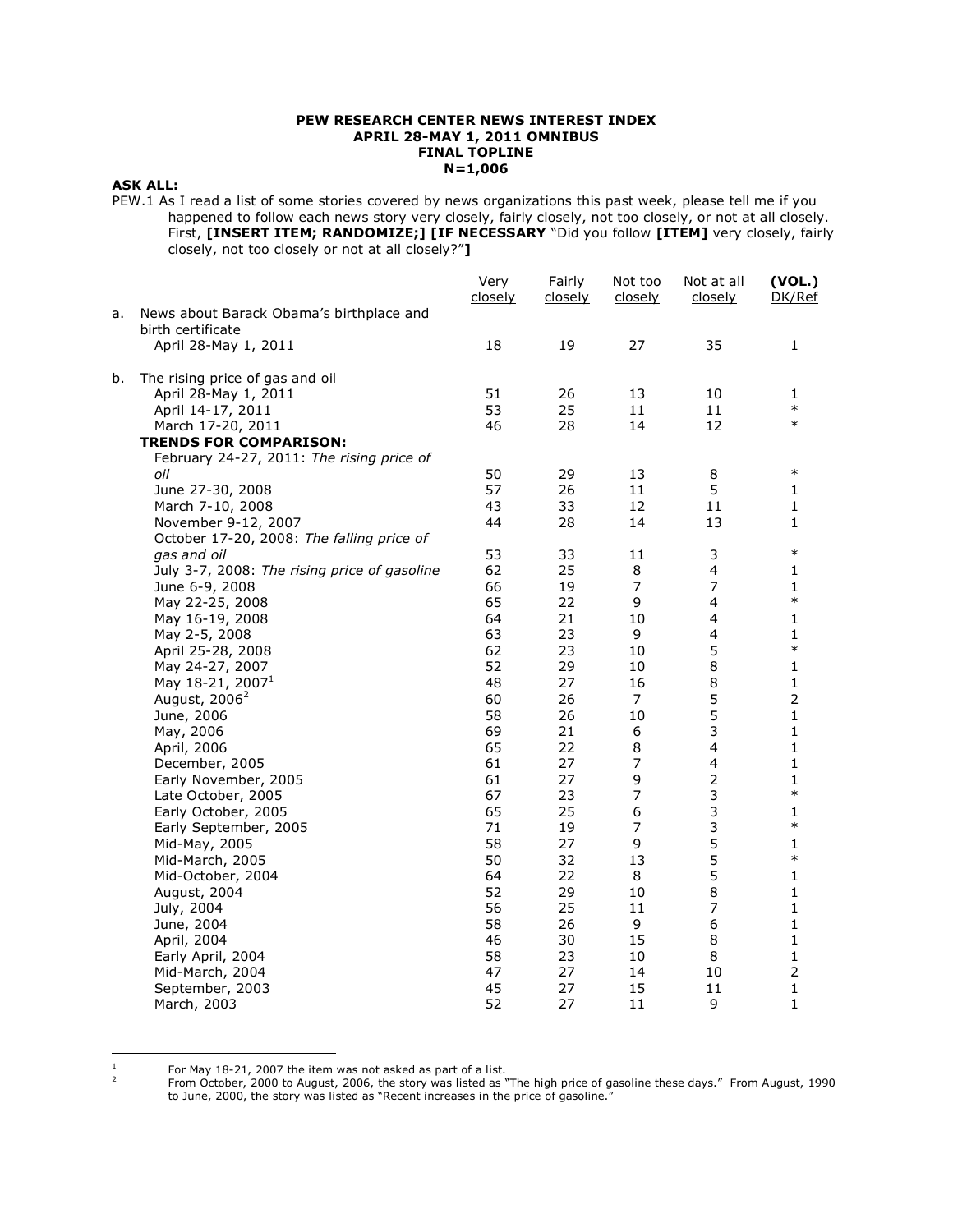# **PEW.1 CONTINUED…**

|    |                                                                                        | Very<br>closely | Fairly<br>closely | Not too<br>closely | Not at all<br>closely | (VOL.)<br>DK/Ref |
|----|----------------------------------------------------------------------------------------|-----------------|-------------------|--------------------|-----------------------|------------------|
|    | February, 2003                                                                         | 53              | 25                | 12                 | 9                     | 1                |
|    | June, 2001                                                                             | 56              | 31                | 7                  | 5                     | $\mathbf 1$      |
|    | May, 2001                                                                              | 61              | 26                | 6                  | 6                     | 1                |
|    | Early October, 2000                                                                    | 56              | 25                | 12                 | 6                     | 1                |
|    | June, 2000                                                                             | 61              | 25                | 9                  | 5                     | $\ast$           |
|    | March, 2000                                                                            | 58              | 28                | 10                 | 4                     | $\ast$           |
|    | October, 1990                                                                          | 62              | 26                | 8                  | 4                     | $\ast$           |
|    | September, 1990                                                                        | 56              | 28                | 11                 | 5                     | $\ast$           |
|    | August, 1990                                                                           | 57              | 27                | 10                 | 5                     | $\mathbf{1}$     |
| c. | Anti-government protests and violence in<br>some Middle Eastern countries              |                 |                   |                    |                       |                  |
|    | April 28-May 1, 2011                                                                   | 18              | 29                | 25                 | 27                    | 1                |
|    | <b>TRENDS FOR COMPARISON:</b>                                                          |                 |                   |                    |                       |                  |
|    | April 21-25, 2011: The currents situation                                              |                 |                   |                    |                       |                  |
|    | and events in Libya                                                                    | 21              | 35                | 20                 | 22                    | 1                |
|    | April 14-17, 2011                                                                      | 21              | 30                | 25                 | 23                    | 1                |
|    | April 7-10, 2011                                                                       | 28              | 35                | 21                 | 16                    | $\ast$           |
|    | March 31-April 3, 2011: Military air strikes                                           |                 |                   |                    |                       |                  |
|    | in Libya by the U.S. and its allies                                                    | 37              | 31                | 17                 | 14                    | 1                |
|    | March 24-27, 2011                                                                      | 33              | 34                | 17                 | 15                    | $\ast$           |
|    | March 17-20, 2011: The conflict between                                                |                 |                   |                    |                       |                  |
|    | rebels and government forces in Libya                                                  | 26              | 28                | 21                 | 23                    | 1                |
|    | March 10-13, 2011: Growing violence in                                                 |                 |                   |                    |                       |                  |
|    | Libya                                                                                  | 29              | 29                | 21                 | 20                    | $\ast$           |
|    | March 3-6, 2011                                                                        | 31              | 31                | 18                 | 19                    | 1                |
|    | February 24-27, 2011                                                                   | 38              | 30                | 15                 | 16                    | $\ast$           |
|    | February 17-20, 2011: News about the                                                   |                 |                   |                    |                       |                  |
|    | situation in Egypt                                                                     | 34              | 32                | 17                 | 16                    | 1                |
|    | February 17-20, 2011: Anti-government                                                  |                 |                   |                    |                       |                  |
|    | protests in other Middle Eastern and North                                             |                 |                   |                    |                       |                  |
|    | African nations                                                                        | 20              | 30                | 22                 | 28                    | 1                |
|    | February 10-13, 2011: Anti-government                                                  |                 |                   |                    |                       |                  |
|    | protests in Egypt and the resignation of                                               |                 |                   |                    |                       |                  |
|    | President Hosni Mubarak                                                                | 39              | 31                | 14                 | 15                    | 1                |
|    | February 3-6, 2011: Anti-government                                                    |                 |                   |                    |                       |                  |
|    | protests in Egypt and other Middle Eastern                                             |                 |                   |                    |                       |                  |
|    | countries                                                                              | 32              | 35                | 16                 | 18                    | $\ast$           |
|    | January 27-30, 2011                                                                    | 17              | 26                | 21                 | 35                    | $\ast$           |
|    |                                                                                        |                 |                   |                    |                       |                  |
|    | January 20-23, 2011: Political instability in<br>Tunisia following the collapse of the |                 |                   |                    |                       |                  |
|    |                                                                                        | $\overline{7}$  |                   |                    | 53                    |                  |
|    | government<br>January, 2007: The U.S. air strikes on                                   |                 | 15                | 25                 |                       |                  |
|    |                                                                                        |                 |                   |                    |                       |                  |
|    | suspected terrorist sites in Somalia                                                   | 17              | 32                | 27                 | 23                    | 1                |
|    | May, 1999: NATO air strikes against                                                    |                 |                   |                    |                       |                  |
|    | Serbian forces                                                                         | 32              | 38                | 19                 | 10                    | 1<br>$\ast$      |
|    | Late April, 1999                                                                       | 41              | 39                | 13                 | 7                     |                  |
|    | April, 1999                                                                            | 41              | 37                | 16                 | 6                     | 0                |
|    | March, 1999: NATO air strikes against                                                  |                 |                   |                    |                       |                  |
|    | Serbian forces in Kosovo                                                               | 43              | 32                | 15                 | 9                     | 1                |
|    | August, 1998: U.S. military strikes against                                            |                 |                   |                    |                       |                  |
|    | sites linked to terrorists in Afghanistan and                                          |                 |                   |                    |                       |                  |
|    | Sudan                                                                                  | 44              | 35                | 13                 | 8                     | $\ast$           |
|    | July 10-24, 1986: The U.S. air strike                                                  |                 |                   |                    |                       |                  |
|    | against Libya                                                                          | 58              | 27                | 11                 | 3                     | 1                |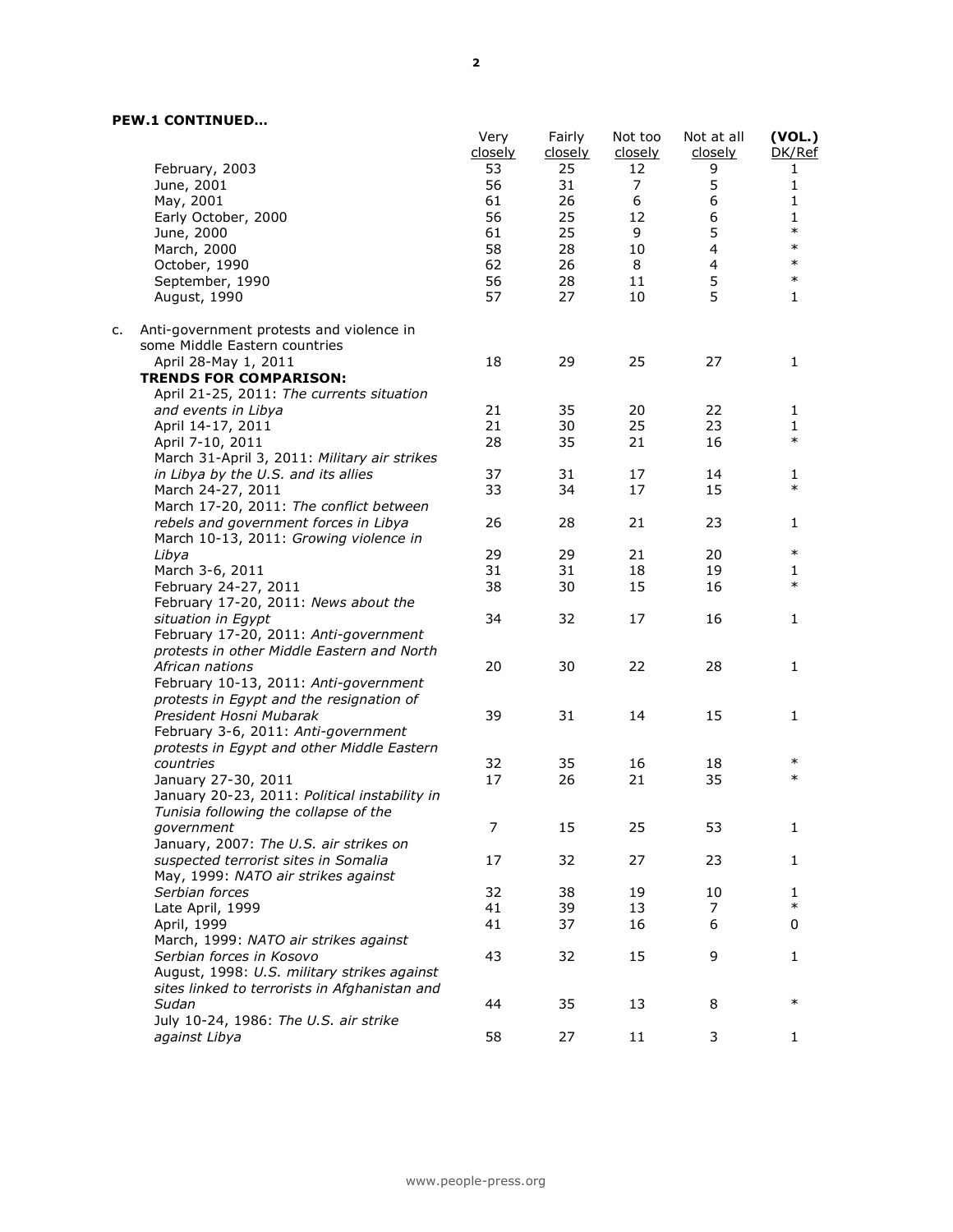## **PEW.1 CONTINUED…**

|    |                                                                                                                                | Very<br>closely | Fairly<br>closely | Not too<br>closely | Not at all<br>closely | (VOL.)<br>DK/Ref |
|----|--------------------------------------------------------------------------------------------------------------------------------|-----------------|-------------------|--------------------|-----------------------|------------------|
| d. | Deadly storms in the South<br>April 28-May 1, 2011                                                                             | 45              | 29                | 14                 | 12                    | $\mathbf{1}$     |
|    | <b>TRENDS FOR COMPARISON:</b>                                                                                                  |                 |                   |                    |                       |                  |
|    | April 21-25, 2011: Deadly storms in the                                                                                        |                 |                   |                    |                       |                  |
|    | South and Midwest                                                                                                              | 29              | 33                | 18                 | 20                    | $\ast$           |
|    | June 13-16, 2008: A tornado that killed                                                                                        |                 |                   |                    |                       |                  |
|    | four Boy Scouts at a camp in Iowa                                                                                              | 32              | 35                | 17                 | 16                    | $\ast$           |
|    | May 30-June 2, 2008: Midwest <sup>3</sup>                                                                                      | 30              | 33                | 21                 | 15                    | 1                |
|    | February 8-11, 2008: South and Midwest<br>May 11-14, 2007: Tornadoes and floods in                                             | 25              | 42                | 19                 | 13                    | $\mathbf{1}$     |
|    | the Midwest                                                                                                                    | 22              | 35                | 23                 | 19                    | 1                |
|    | March 2-5, 2007: South and Midwest                                                                                             | 33              | 38                | 18                 | 11                    | $\ast$           |
|    | May, 1999: Oklahoma and Kansas                                                                                                 | 38              | 40                | 15                 | 6                     | $\mathbf{1}$     |
| е. | The announcement that Leon Panetta would<br>become Secretary of Defense and David<br>Petraeus would become Director of the CIA |                 |                   |                    |                       |                  |
|    | April 28-May 1, 2011                                                                                                           | 9               | 17                | 22                 | 50                    | 1                |
|    | <b>TRENDS FOR COMPARISON:</b>                                                                                                  |                 |                   |                    |                       |                  |
|    | January 6-9, 2011: Changes to Barack                                                                                           |                 |                   |                    |                       |                  |
|    | Obama's White House staff                                                                                                      | 19              | 34                | 18                 | 28                    | 1                |
|    | January 23-26, 2009: Hillary Clinton                                                                                           |                 |                   |                    |                       |                  |
|    | becoming Secretary of State                                                                                                    | 24              | 30                | 24                 | 22                    | $\ast$           |
|    | January 9-12, 2009: Barack Obama's                                                                                             |                 |                   |                    |                       |                  |
|    | appointments and plans for his                                                                                                 |                 |                   |                    |                       |                  |
|    | administration                                                                                                                 | 30              | 37                | 21                 | 12                    | $\ast$           |
|    | January 2-4, 2009                                                                                                              | 32              | 35                | 16                 | 17                    | $\ast$           |
|    | December 12-15, 2008                                                                                                           | 30              | 34                | 20                 | 16                    | $\ast$           |
|    | December 5-8, 2008                                                                                                             | 36              | 38                | 15                 | 11                    | $\ast$           |
|    | November 21-24, 2008: Plans for the new                                                                                        |                 |                   |                    |                       |                  |
|    | Obama administration                                                                                                           | 49              | 24                | 15                 | 12                    | $\ast$           |
|    | November 14-17, 2008                                                                                                           | 32              | 37                | 16                 | 15                    | $\ast$           |
|    | November 7-10, 2008                                                                                                            | 39              | 30                | 17                 | 14                    | $\ast$           |
|    | August 30-September 2, 2007: Attorney                                                                                          |                 |                   |                    |                       |                  |
|    | General Alberto Gonzales' resignation                                                                                          | 16              | 28                | 23                 | 33                    | $\ast$           |
|    | August 17-20, 2007: Karl Rove's                                                                                                |                 |                   |                    |                       |                  |
|    | resignation from his position in the White                                                                                     |                 |                   |                    |                       |                  |
|    | House                                                                                                                          | 14              | 20                | 23                 | 42                    | 1                |
|    | Mid-November, 2006: The resignation of                                                                                         |                 |                   |                    |                       |                  |
|    | Secretary of Defense Donald Rumsfeld                                                                                           | 30              | 30                | 21                 | 18                    | 1                |
|    | January, 2001: George W. Bush's cabinet                                                                                        |                 |                   |                    |                       |                  |
|    | choices and other high-level appointments                                                                                      | 26              | 32                | 24                 | 17                    | 1                |
|    | January, 1993: Bill Clinton's cabinet                                                                                          |                 |                   |                    |                       |                  |
|    | choices and other high-level appointments                                                                                      | 24              | 42                | 22                 | 11                    | 1                |
|    | December, 1991: The resignation of White                                                                                       |                 |                   |                    |                       |                  |
|    | House Chief of Staff John Sununu                                                                                               | 8               | 25                | 31                 | 36                    | 0                |
| f. |                                                                                                                                |                 |                   |                    |                       |                  |
|    | The wedding of Prince William and Kate<br>Middleton in England                                                                 |                 |                   |                    |                       |                  |
|    | April 28-May 1, 2011                                                                                                           |                 |                   |                    |                       | $\ast$           |
|    |                                                                                                                                | 16              | 19                | 25                 | 39                    |                  |
|    | April 21-25, 2011: The upcoming wedding                                                                                        |                 |                   |                    |                       |                  |
|    | of Prince William and Kate Middleton in                                                                                        |                 |                   |                    |                       | ∗                |
|    | England                                                                                                                        | 8               | 13                | 25                 | 53                    |                  |
|    | <b>TREND FOR COMPARISON:</b>                                                                                                   |                 |                   |                    |                       |                  |
|    | May 9-12, 2008: The wedding of George                                                                                          |                 |                   |                    |                       |                  |
|    | Bush's daughter Jenna                                                                                                          | 4               | 7                 | 25                 | 63                    | 1                |

 $_{\rm 3}$ 

 $3$  March 2-5, 2007 through May 30-June 2, 2008 asked about "Violent storms and tornadoes" in each region. May, 1999 asked about "Tornadoes in Oklahoma and Kansas."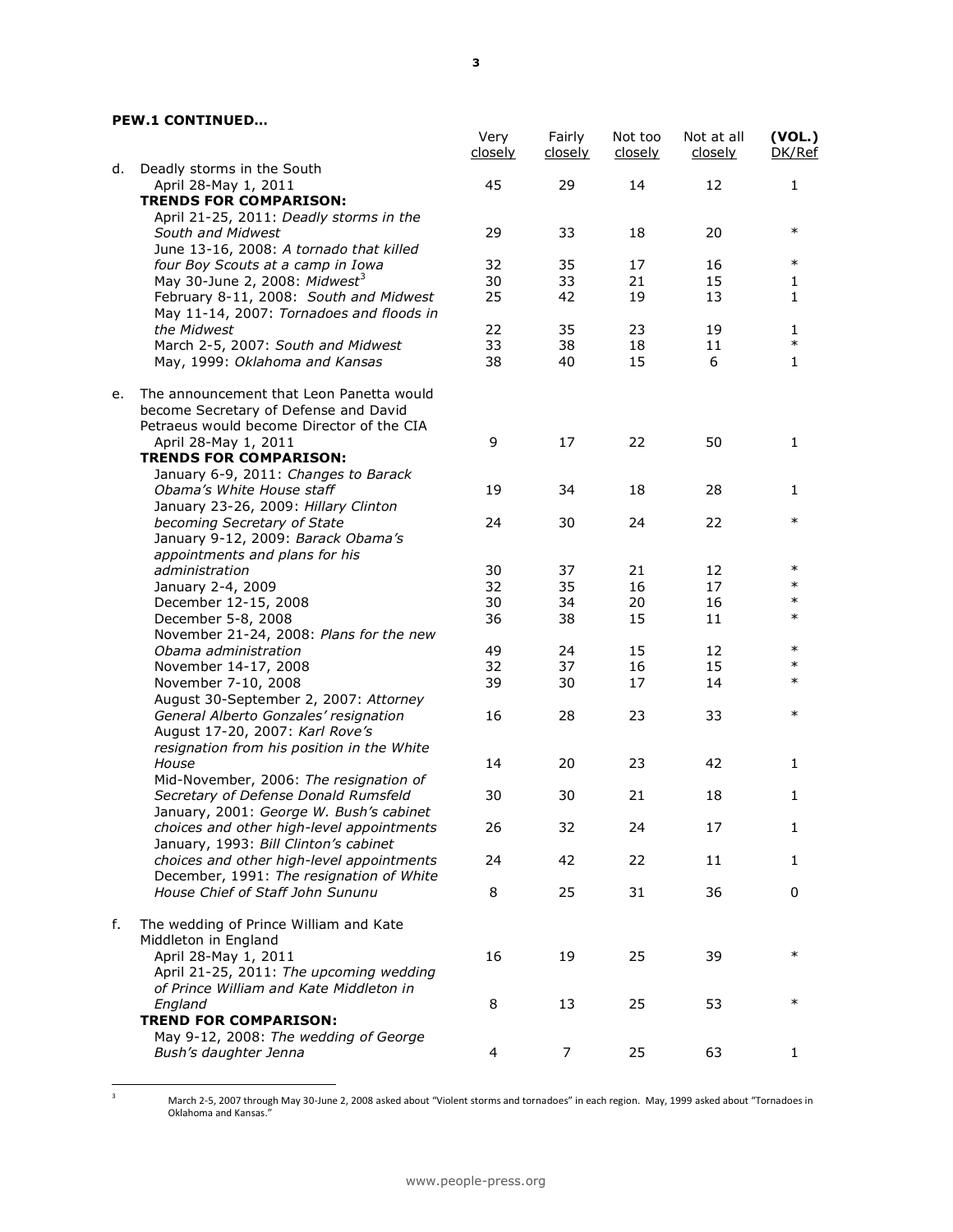## **ASK ALL:**

PEW.2 Which ONE of the stories I just mentioned have you followed most closely, or is there another story you've been following MORE closely? [**DO NOT READ LIST. ACCEPT ONLY ONE RESPONSE.]** 

Apr 28-May 1

 $\frac{2011}{30}$ 

- Deadly storms in the South
- 24 The rising price of gas and oil
- 9 The wedding of Prince William and Kate Middleton in England
- 8 Anti-government protests and violence in some Middle Eastern countries
- 8 News about Barack Obama's birthplace and birth certificate
	- The announcement that Leon Panetta would become Secretary of Defense and David
- 1 Petraeus would become Director of the CIA<br>8 Some other story (VOL.)
- 8 Some other story **(VOL.)**<br>12 Don't know/Refused **(VOL** 12 Don't know/Refused **(VOL.)**

#### **NO QUESTIONS PEW.3-PEW.5**

#### **ASK ALL:**

 $\overline{a}$ 

PEW.6 Do you think news organizations are giving too much coverage, too little coverage or the right amount of coverage to each of the following? **[READ AND RANDOMIZE]**

|    |                                                              | Too much<br>coverage | Too little<br>coverage | amount of<br>coverage | (VOL.)<br>DK/Ref |
|----|--------------------------------------------------------------|----------------------|------------------------|-----------------------|------------------|
| а. | The wedding of Prince William and<br>Kate Middleton          |                      |                        |                       |                  |
|    | April 28-May 1, 2011<br>April 21-25, 2011: The upcoming      | 64                   |                        | 29                    |                  |
|    | wedding of Prince William and<br>Kate Middleton              | 64                   | 4                      | 25                    |                  |
|    | <b>TRENDS FOR COMPARISON:</b><br>July 29-August 1, 2010: The |                      |                        |                       |                  |
|    | wedding of Chelsea Clinton <sup>4</sup>                      | 58                   | 8                      | 25                    | 9                |

#### **ABC News Poll October, 1981**

*Now, I'm going to mention some news events from the recent past. After each tell me whether you think television news gave the event too much attention, not enough attention or about the right amount of attention…*  **(VOL.)**

|    |                                                                         | Too much<br>attention | Not enough<br>attention | About the<br>right amount<br>of attention | (VOL.)<br>DK/<br>No opinion |
|----|-------------------------------------------------------------------------|-----------------------|-------------------------|-------------------------------------------|-----------------------------|
|    | The wedding of Prince Charles<br>and Lady Diana in England <sup>5</sup> | 61                    | 2                       | 34                                        | 3                           |
| b. | Barack Obama releasing a more                                           | Too much<br>coverage  | Too little<br>coverage  | Right<br>amount of<br>coverage            | (VOL.)<br>DK/Ref            |
|    | detailed version of his birth<br>certificate<br>April 28-May 1, 2011    | 54                    | 10                      | 27                                        | 9                           |
|    | <b>NO ITEM c</b>                                                        |                       |                         |                                           |                             |
| d. | The rising price of gas and oil<br>April 28-May 1, 2011                 | 13                    | 39                      | 44                                        | 5                           |

<sup>&</sup>lt;sup>4</sup> Chelsea Clinton married on July 31, 2010, during the field period.

The October, 1981 ABC News poll asked a list of five recent events. Other events not shown here.